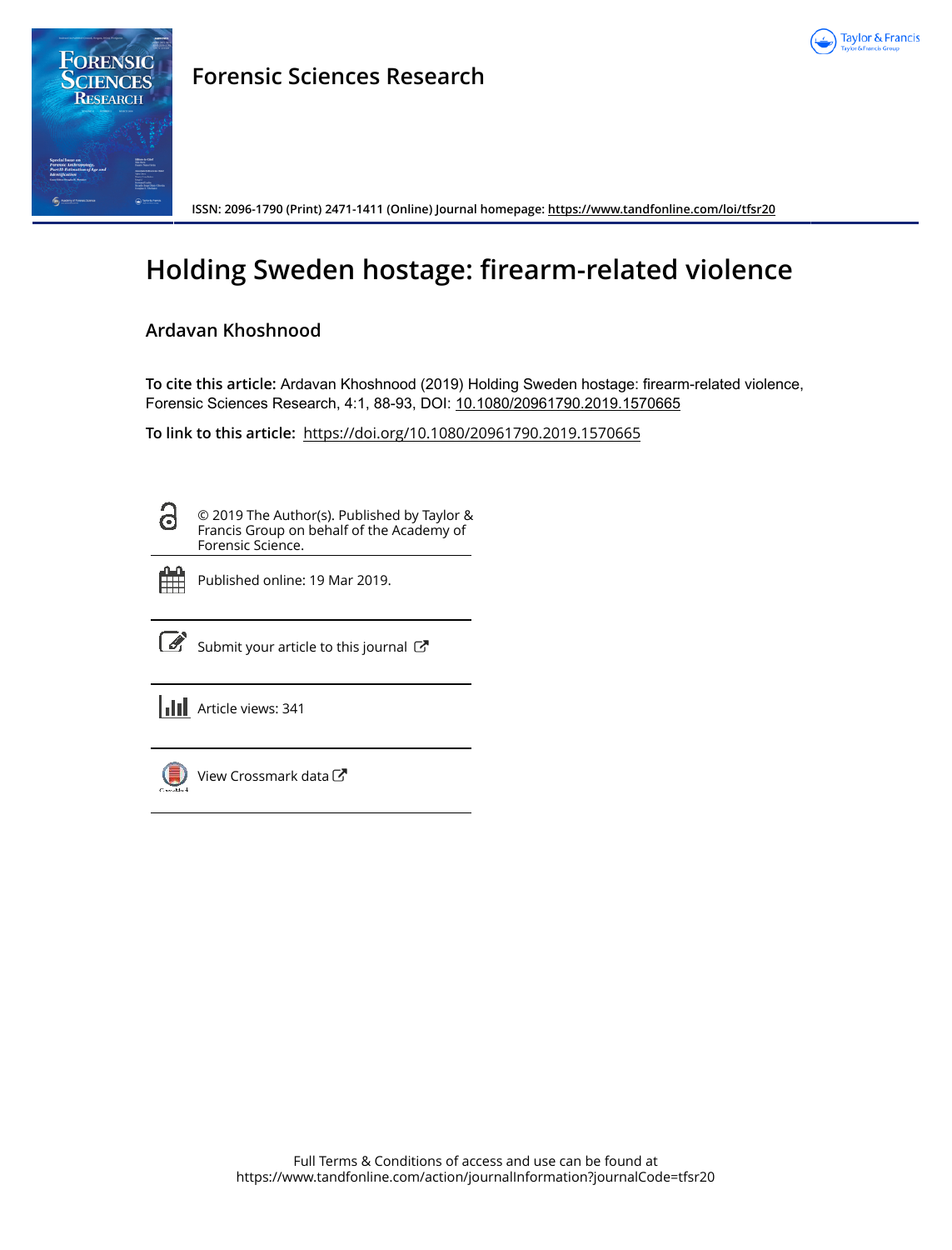#### <span id="page-1-0"></span>SHORT COMMUNICATION

## Holding Sweden hostage: firearm-related violence

### Ardavan Khoshnood D<sup>a,b,c</sup>

<sup>a</sup>Department of Criminology, Malmö University, Malmö, Sweden; <sup>b</sup>Department of Clinical Sciences, Faculty of Medicine, Lund University, Lund, Sweden; <sup>c</sup>Department of Emergency and Internal Medicine, Skane University Hospital, Lund, Sweden

#### ABSTRACT

Swedish as well as foreign publications have reported a sharp increase in firearm-related violence in Sweden. None of these publications, however, combined official statistics from the Swedish police, the National Council for Crime Prevention (NCCP), and the National Board of Health and Welfare (NBHW), to study firearm-related violence in the last 2 years: 2016–2017. The results of this study show that firearm-related violence in Sweden has greatly increased compared to other Scandinavian countries, especially in recent years. This is probably the reason for the increase in the rate of deadly violence. Further, the increasing number of gangs and criminal networks, as well as the high inflow of illegal firearms to Sweden, is believed to have contributed to the disturbing increase of firearm-related violence in the country. Although Sweden is one of the most democratic and freest countries in the world, and has some of the world's strictest gun laws, the country still faces significant firearm-related violence. This study not only reveals the increasing rate of firearmrelated violence in Sweden, but also shows that Sweden is in dire need of additional policies to combat the illegal flow of firearms and to curb gang criminality.

#### ARTICLE HISTORY

**a** OPEN ACCESS **A** Check for updates

Received 6 October 2018 Accepted 14 January 2019

**Taylor & Francis** 

**KEYWORDS** Firearm violence; Sweden;

homicide; deadly violence; criminal networks; gun laws

#### Background

Recently published international reports state that lethal and non-lethal firearm-related violence in Sweden has been increasing; and that Sweden has one of the highest rates of shootings and consequently the highest level of firearm-related violence in Western Europe [\[1](#page-5-0),[2\]](#page-5-0). Swedish scholars have reported the same unsettling findings [[3](#page-5-0)–7]. A Swedish register-based study recently showed that Sweden has the highest rate of lethal and non-lethal firearm-related violence among youths aged between 15 and 29 years in Western Europe [[8\]](#page-6-0).

Although there are no studies or reports stating the contrary, many publications are either focused on a specific Swedish geographical location [\[3](#page-5-0)–5], have only used one source of statistics [\[2](#page-5-0)], have not properly cited the used references for their findings [\[1](#page-5-0)], or are focused on a timeframe that is capped at 2015 [\[8](#page-6-0)].

The Small Arms Survey [[2\]](#page-5-0) writes in its latest report that Sweden, second to Israel, has had the highest increase in the proportion of firearm-related homicides from 2011 to 2016 compared to the period between 2005 and 2010. Sweden has one of the most regulated weapon laws in the Western hemisphere [\[3](#page-5-0)], which is the reason such claims from the above reports and studies must be evaluated and considered.

Based on official statistics from three leading sectors in Sweden, this short research article, aims to evaluate for the first time, whether firearm-related violence in Sweden between the years 2016 and 2017 indeed increased, and what the main causes may have been if it had. A statistical comparison with other Scandinavian countries (Norway, Finland, and Denmark) will also be conducted.

## A clear increase in firearm-related violence Data sources

The three most important sectors that gather statistics on firearm-related violence in Sweden are the Swedish police ([http://www.polisen.se\)](http://www.polisen.se), the National Council for Crime Prevention (NCCP; [http://www.](http://www.bra.se) [bra.se](http://www.bra.se)), and the National Board of Health and Welfare (NBHW; [http://www.sos.se\)](http://www.sos.se). These three sectors' statistics and publications on deadly and firearm-related violence were retrieved and analyzed by comparing statistical rates and figures. The use of multiple and different official sources provides a comprehensive image of firearm-related violence in Sweden, thus diminishing the risk of selection bias.

This study uses the national official statistics of other Scandinavian countries. In cases where this was not possible, statistics from the World Health

CONTACT Ardavan Khoshnood ardavan.khoshnood@med.lu.se

2019 The Author(s). Published by Taylor & Francis Group on behalf of the Academy of Forensic Science.

This is an Open Access article distributed under the terms of the Creative Commons Attribution License ([http://creativecommons.org/licenses/by/4.0/\)](http://creativecommons.org/licenses/by/4.0/), which permits unrestricted use, distribution, and reproduction in any medium, provided the original work is properly cited.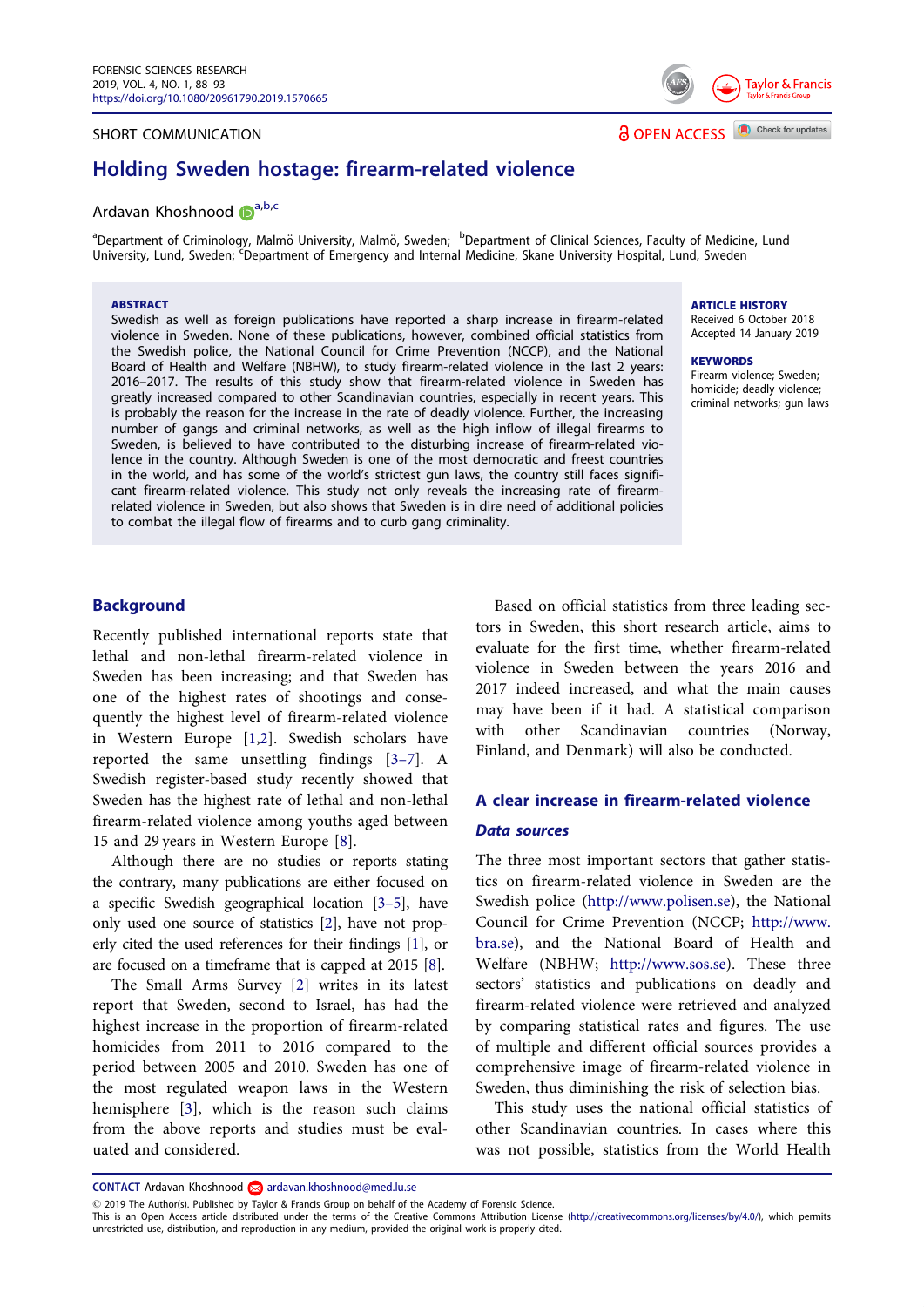<span id="page-2-0"></span>Organization [\(https://www.who.int/healthinfo/en/](https://www.who.int/healthinfo/en/)) or Eurostat ([https://ec.europa.eu/eurostat/web/main/](https://ec.europa.eu/eurostat/web/main/home) [home\)](https://ec.europa.eu/eurostat/web/main/home) were used.

One of the limitations of this study is that complete statistics from Denmark are lacking. Furthermore, some of the statistics used for all the countries including Sweden, may have been altered after the publication of this article. However, this alteration of statistics or the complete statistics from Denmark is not believed to deviate significantly from the figures presented.

#### Deadly violence

The rate of deadly violence in Sweden has historically been low and stable [\[9](#page-6-0)]. In recent years, however, there have been indications of an increase in deadly violence. The NCCP [[10\]](#page-6-0) defines deadly violence as homicide, assault with a lethal outcome, and child homicide. This is also the definition used in the present study since, among others, data from the NCCP were used.

A new report from the NCCP [[11\]](#page-6-0) states that the number of deaths increased from 106 in 2016 to 113 in 2017. Five of the deaths in 2017 were related to the Stockholm terrorist attack in April 2017. Nonetheless, the number of victims of deadly violence increased (Figure 1): in 2017, Sweden had a homicide rate of 1.12 per 100 000 inhabitants.

#### Firearm-related violence

In a report on deadly violence, the NCCP writes that a firearm was used in close to 20% of all cases of homicide in the 1990s and until 2011. The rate of firearm use for the years between 2012 and 2016, however, increased to 28% in 2016 [[10\]](#page-6-0). The NCCP's published report on deadly violence in 2017 shows that deadly violence with a firearm has greatly increased and that of the 113 individuals killed in 2017, 35% ( $n = 40$ ) were killed by a firearm

[\[11](#page-6-0)]. In 2017, Sweden had 0.4 firearm-related deaths per 10 000 inhabitants. [Figure 2](#page-3-0) outlines the number of individuals killed by a firearm between the years 2011 and 2017.

A recent statistical report by the Swedish police [\[12](#page-6-0)], shows that there were 306 shootings in Sweden in the year 2017. Of these, 135 of the victims were wounded and 41 were killed. There is, however, a slight difference between the statistics obtained from the police and those from the NCCP on whether 40 or 41 individuals were killed using firearms in 2017. An analysis of the police's statistics shows that in 2017, Sweden had on average close to six shootings each week with almost four individuals being injured or killed on a weekly basis. Sweden's total rate of shootings per 100 000 inhabitants was 2.55 in 2017.

Statistics from the NBHW shows that the number of individuals in Sweden injured by a firearm has greatly increased since 2009. Between 2012 and 2017, the number of individuals that were injured by a firearm increased by 50% [\[13](#page-6-0)]. [Figure 3](#page-3-0) outlines the number of individuals being treated at Swedish hospitals for firearm-related injuries.

#### A comparison of Sweden to other Scandinavian countries

A comparison of Sweden to other Scandinavian countries both in regard to deadly violence [\(Figure](#page-3-0) [4\)](#page-3-0) and firearm-related homicide ([Figure 5](#page-4-0)) shows that Norway had a total deadly violence rate of 212 victims between 2011 and 2017. During the same period, a firearm was used in 22 homicides. In 2017, Norway had 25 victims of homicide, and of these, only one was killed by a firearm [\[14\]](#page-6-0).

Finland had a total homicide rate of 646 [[15\]](#page-6-0) between 2011 and 2017. A firearm was used in 85 of the homicides [[16\]](#page-6-0). In 2017, Finland witnessed an all-time low homicide rate with 74 individuals being killed, six of which were killed by a firearm [[15,16](#page-6-0)].



Figure 1. Number of individuals killed in Sweden between 2002 and 2017. Data from the National Council for Crime Prevention (NCCP) show that 2012 had the lowest rate of deadly violence ( $n = 68$ ), whereas 2017 had the highest ( $n = 113$ ).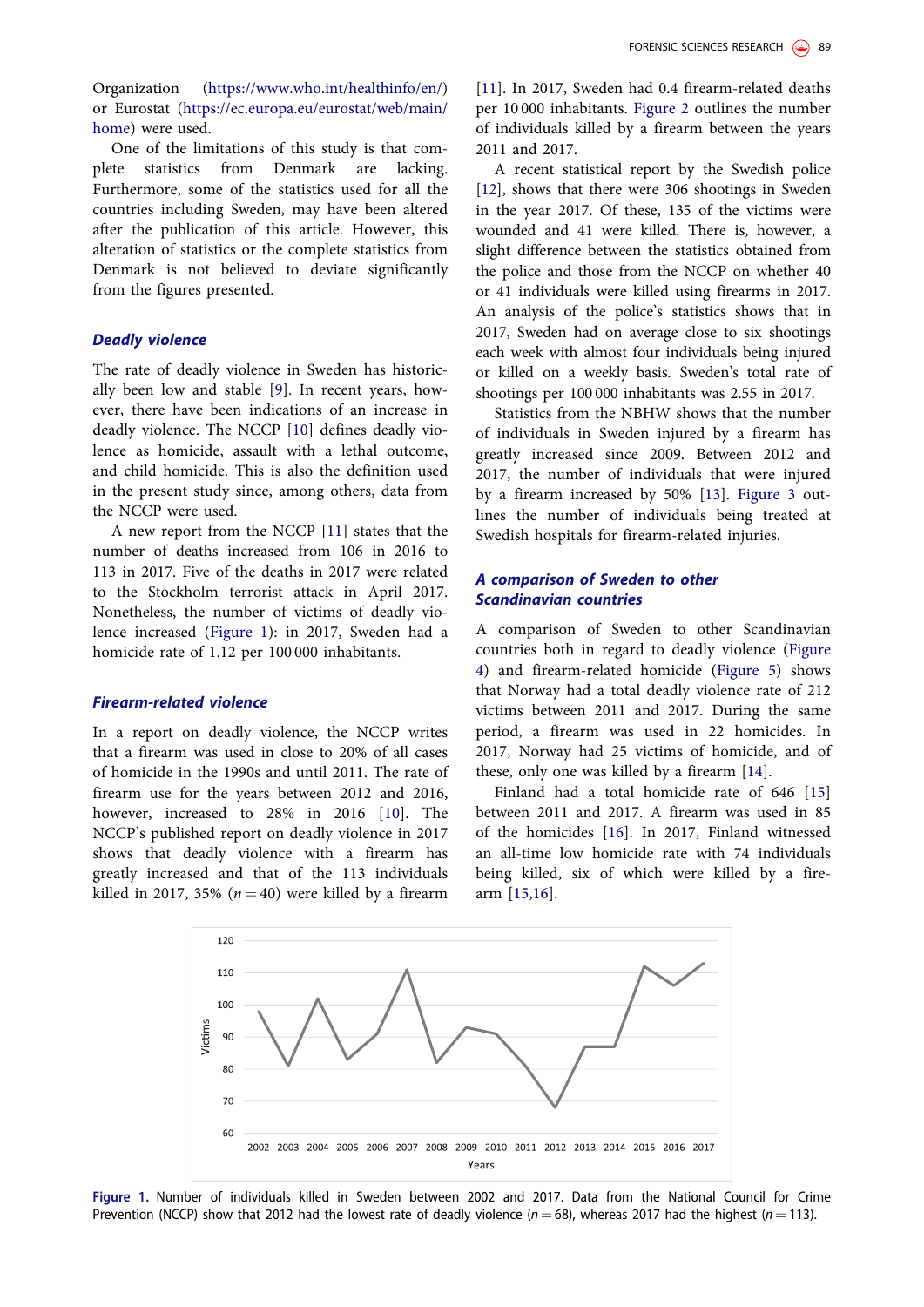<span id="page-3-0"></span>

Figure 2. Number of firearm-related homicides in Sweden from 2011 to 2017. Data from the National Council for Crime Prevention (NCCP) show that 2011 and 2012 had the lowest number of firearm-related homicides ( $n = 17$ ), whereas 2017, according to data from the Swedish Police, had the highest ( $n = 41$ ) rate of firearm-related homicide.



Figure 3. Number of individuals treated at Swedish hospitals for firearm-related injuries between 2008 and 2017. Data from the National Board of Health and Welfare (NBHW) show that 2009 had the lowest number individuals being hospitalized for a firearm-related injury ( $n = 62$ ), whereas 2017 had the highest ( $n = 135$ ).



Figure 4. Comparison of deadly violence between Sweden, Norway, Finland, and Denmark. A comparison of deadly violence between the Scandinavian countries shows that Sweden has had the highest rate of deadly violence since 2015.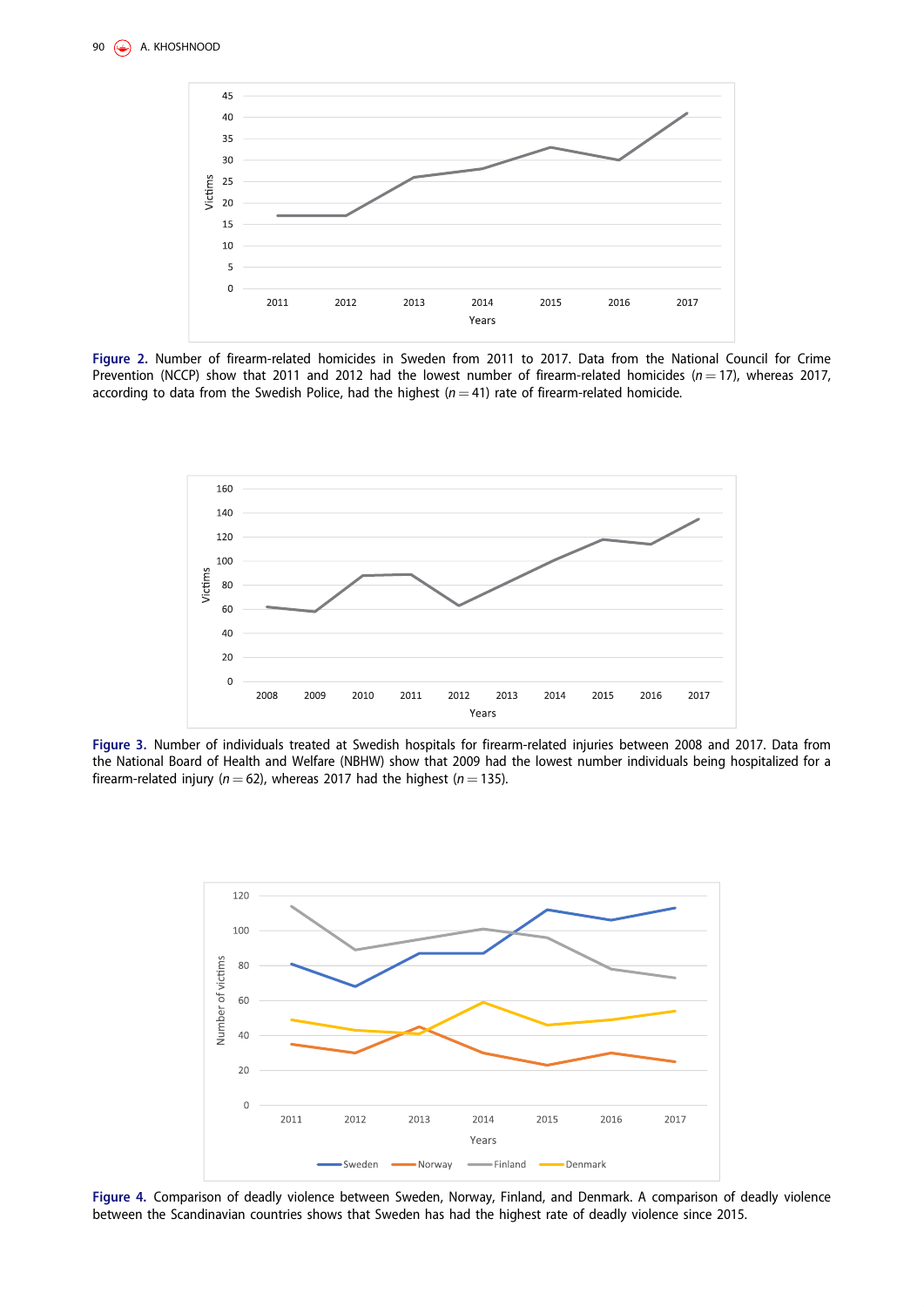<span id="page-4-0"></span>

Figure 5. Comparison of firearm-related homicide between Sweden, Norway, Finland, and Denmark. A comparison of firearmrelated homicide between the Scandinavian countries shows that Sweden has had a great increase in firearm-related homicides since 2012, significantly bypassing the other Scandinavian countries.

Statistics on homicide in Denmark are unfortunately difficult to find. In the present study, official statistics from suspected homicides reported to the Danish Police have been used, showing a total of 341 homicides between 2011 and 2017 [[17](#page-6-0)]. In 2017, Denmark yielded one of its worst homicide statistics when 54 individuals were killed.

Statistics from the World Health Organization [\[18](#page-6-0)] show that there were 36 firearm-related homicides in Denmark between 2011 and 2015. There are no available statistics for 2016 and 2017. Therefore, an average was calculated from the previous reported years in order to determine a likely rate of firearmrelated homicides for 2016 and 2017 ((36/  $5 \times 2 \approx 14$ ). The calculated rate of firearm-related homicide from 2011 to 2017 was 50 shootings.

[Figure 6](#page-5-0) outlines both the deadly and firearmrelated homicides in Scandinavian countries from 2011 to 2017, presented as per 100 000 inhabitants.

#### **Discussion**

Statistics from the Swedish police, the NCCP, and the NBHW clearly show that the rate of firearmrelated violence, including firearm-related homicides, has greatly and significantly increased in Sweden over the last decade, and not least from 2012 to 2017. This is probably the reason Sweden is also witnessing an increase in deadly violence.

International reports [\[1](#page-5-0), [2\]](#page-5-0), the Swedish police [\[12](#page-6-0),[19\]](#page-6-0), and Swedish scholars [3–[6,](#page-5-0)[20](#page-6-0),[21\]](#page-6-0) agree that the main cause for the increase in the rate of firearm-related violence is the presence of many gangs and criminal networks in Sweden.

Although gangs and criminal networks have always existed in Sweden, street gangs flourished in

the late 1990s and are today considered to be one of the main security problems in the country [[22](#page-6-0)–24]. Swedish gangs and foremost criminal networks have not only continued to increase, but they have also become bolder and more violent as can be seen in their use of firearms and explosive devices as their modus operandi [\[3](#page-5-0),[6\]](#page-6-0).

Another very important source of the increase of firearm-related violence in Sweden is the easy access to illegal firearms. Although Sweden was, for decades, shielded from firearm-related violence, mostly because of its restrictive gun laws, the easy access to illegal firearms, in addition to the many gangs and criminal networks in the country, is the main reason for the disturbing increase in the country's rate of firearm-related violence. According to police reports, there has been a high inflow of illegal weapons into Sweden from the western Balkans [\[12](#page-6-0)].

Sweden's serious problem regarding illegal firearms and the many cases of shootings despite the country's strict and restrictive gun laws, poses a new challenge for Sweden's policy makers. Sweden's restrictive gun laws are without a doubt the reason the country has been spared from school shootings and other types of mass shootings. These laws, however, have not succeeded in stopping the inflow and use of illegal firearms. Other countries should also be aware of this phenomenon. Restrictive gun laws must be combined with other policies and measures to fully curb firearm-related violence. At the same time, new and relatively more powerful policies are needed to combat gang criminality and gang violence.

To combat the inflow of illegal firearms, Sweden's policy makers should address three main problems: (1) the Swedish police force must increase their collaboration with the police forces of different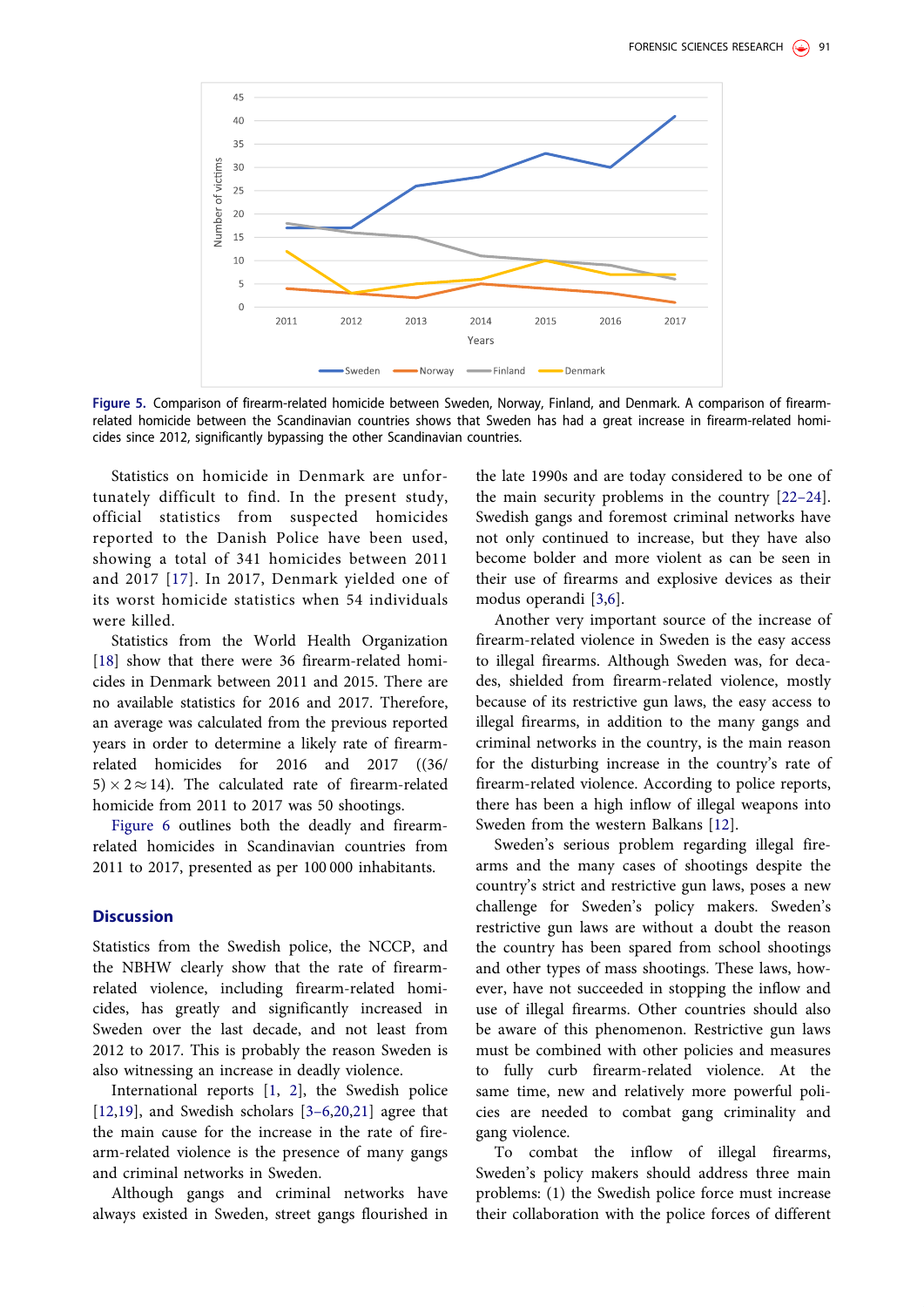<span id="page-5-0"></span>

Figure 6. Comparison of deadly violence and firearm-related homicide between Sweden, Norway, Finland, and Denmark per 100 000 inhabitants\*. Although Finland has the highest rate of deadly violence among the Scandinavian countries per 100 000 inhabitants, Sweden has the highest rate of firearm-related homicides; \* Calculation of per capita is based on an average population rate of the respective country, during the studied period (2011–2017). Population data were extracted from the Eurostat database.

countries in the Balkans from where most of the weapons to Sweden are smuggled; (2) the government must introduce stricter laws regarding the smuggling of weapons. These strict laws will partly interfere with the individuals' criminal act by incarcerating the criminals, and partly allow the police and customs to use advanced surveillance methods—not otherwise allowed for crimes warranting a short period of imprisonment—to combat gangs and criminal networks; and (3) customs must be given additional authority to maintain more effective and viable border control.

Regarding gang criminality and criminal networks, and the subsequent firearm-related violence, the situation is quite desperate in Sweden. The government and the police have significantly disrupted these criminal organizations. A stricter weapon law has been approved and implemented by the government, and the police and their intelligence unit have focused greatly on these gangs and networks. These actions may have a positive effect. However, one of the serious problems is that the participants in these criminal gangs and networks are young individuals who are promptly replaced by others whenever they get killed. This inflow of young criminals must be stopped and the way to do so is multifactorial.

Acute measures must be taken to disrupt these criminal organizations and stop the cycle of firearm violence which is holding Sweden hostage. The most violent criminals must be apprehended, and to do so, the police need both more monetary and personnel resources, as well as new laws and regulations such as the so called "stop-and-search-zones" where the police in specific zones can stop and search every single individual without probable cause as is otherwise needed. Another regulation of interest would be the so called "no-access-zones", which prohibit individuals from specific zones either indefinitely or during certain hours.

In the long run, however, the police, schools, child and adolescent psychiatry, and social services require additional funds and resources. These institutions' crime prevention effects must become more focused and more efficient, which is why a comprehensive education program in crime prevention is needed for these institutions. It is otherwise impossible for Sweden to stop criminal gangs and networks from recruiting youths, and consequently, maintaining the cycle of violence.

#### ORCID

Ardavan Khoshnood http://orcid.org/0000-0002- 3142-4119

#### References

- [\[1\] S](#page-1-0)avona E, Mancuso M. Fighting illicit firearms trafficking routes and actors at European Level. Milano: Transcrime-Università Cattolica del Sacro Cuore; 2017.
- [\[2\] M](#page-1-0)cEvoy C, Hideg G. Global Violent Deaths 2017 – Time to Decide. Gonnet: Small Arms Survey; 2017.
- [\[3\] K](#page-1-0)hoshnood A. The increase of firearm-related violence in Sweden. For Sci Res. 2017;2:158–160.
- [4] Khoshnood A, Väfors Fritz M. Offender characteristics: a study of 23 violent offenders in Sweden. Deviant Behav. 2017;38:141–153.
- [5] Sturup J, Rostami A, Gerell M, et al. Near-repeat shootings in contemporary Sweden 2011 to 2015. Secur J. 2018;31:73–92.